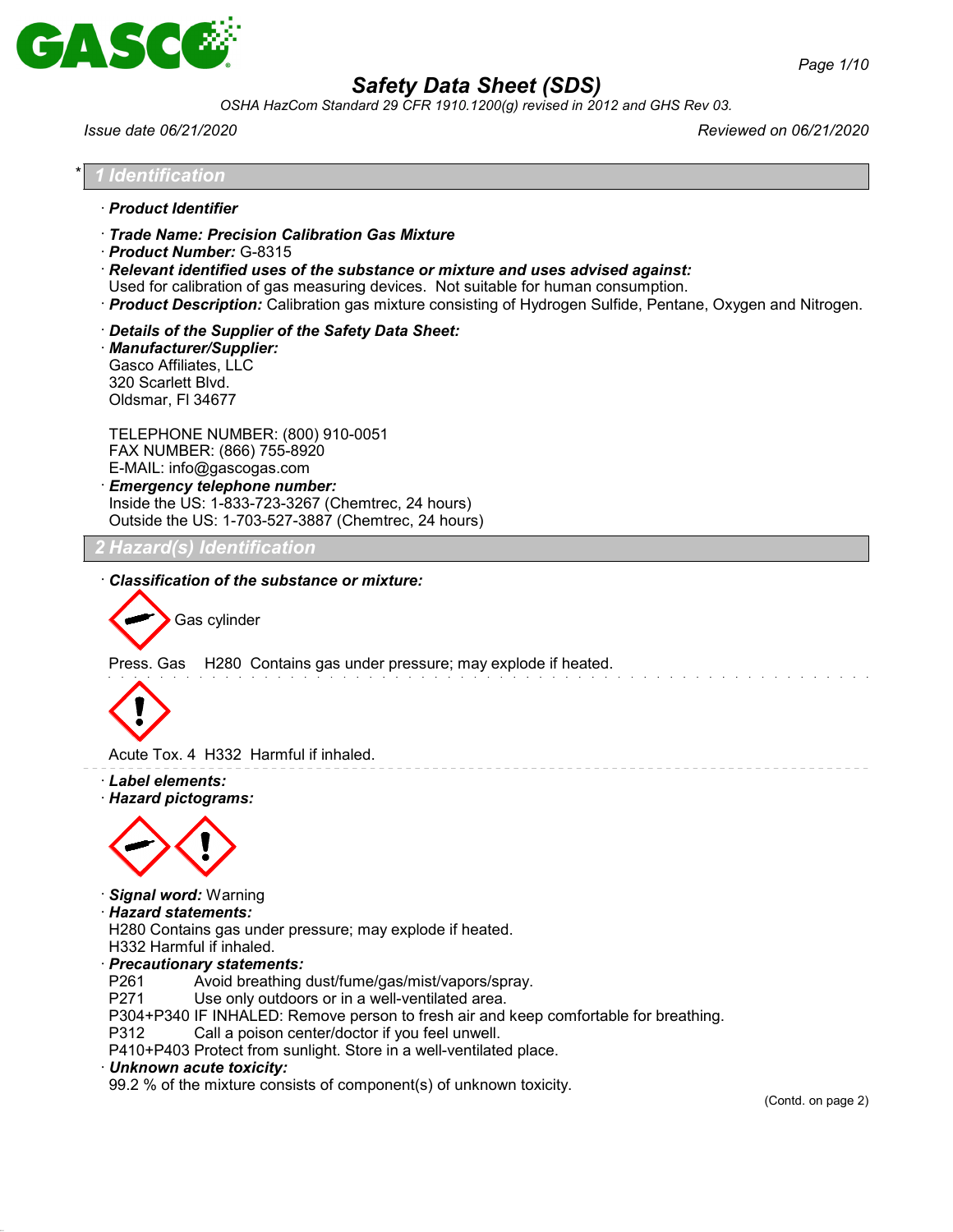*OSHA HazCom Standard 29 CFR 1910.1200(g) revised in 2012 and GHS Rev 03.*

*Issue date 06/21/2020 Reviewed on 06/21/2020*

### *Trade Name: Precision Calibration Gas Mixture*

- · *Classification system:*
- · *NFPA ratings (scale 0 4)*



· *HMIS-ratings (scale 0 - 4)*

**HEALTH**  FIRE REACTIVITY 0 Physical Hazard = 0  $\boxed{0}$  $\boxed{0}$ Health  $= 0$  $Fire = 0$ 

· *Hazard(s) not otherwise classified (HNOC):* None known

## *3 Composition/Information on Ingredients*

## · *Chemical characterization: Mixtures*

· *Description:* Mixture of substances listed below with non-hazardous additions.

| · Dangerous Components: |                                                                                                                         |                    |  |  |
|-------------------------|-------------------------------------------------------------------------------------------------------------------------|--------------------|--|--|
| CAS: 7727-37-9          | Nitrogen                                                                                                                | 78.2485-81.859%    |  |  |
|                         | RTECS: QW 9700000 $\diamondsuit$ Press. Gas, H280; Simple Asphyxiant                                                    |                    |  |  |
| CAS: 109-66-0           | Pentane                                                                                                                 | $0.14 - 0.75%$     |  |  |
| RTECS: RZ 9450000       | <b>A</b> Flam. Liq. 2, H225;<br><b>A</b> Flam. Liq. 2, H225;<br><b>A</b> Aquatic Chronic 2, H316                        |                    |  |  |
| CAS: 7783-06-4          | Hydrogen Sulfide                                                                                                        | $0.001 - 0.0025\%$ |  |  |
|                         | <b>♦ Flam. Gas 1, H220; ◆ Press. Gas, H280; ◆ Acute Tox. 2,</b><br>$\widetilde{H}$ 330; $\hat{O}$ Aquatic Acute 1, H400 |                    |  |  |
| CAS: 7782-44-7          | Oxygen                                                                                                                  | $18 - 21%$         |  |  |
|                         | <b>♦ Oxid. Gas 1, H270; ◆ Press. Gas, H280</b>                                                                          |                    |  |  |

*4 First-Aid Measures*

#### · *Description of first aid measures*

#### · *General information:*

Symptoms of poisoning may occur after exposure to dust, fumes or particulates; seek medical attention if feeling unwell.

#### · *After inhalation:*

Supply fresh air. If required, provide artificial respiration. Consult doctor if symptoms persist.

In case of unconsciousness place patient stably in the side position for transportation.

#### · *After skin contact:*

Generally, the product does not irritate the skin.

In cases of contact with liquified material, frostbite may occur. Immerse frostbite in cool-warm water and seek medical attention.

Wash with soap and water.

If skin irritation occurs, consult a doctor.

## · *After eye contact:*

Not anticipated under normal use.

Rinse opened eye for several minutes under running water. If symptoms persist, consult a doctor.

#### · *After swallowing:*

Not a normal route of entry.

If swallowed and symptoms occur, consult a doctor.

#### · *Information for doctor*

· *Most important symptoms and effects, both acute and delayed:* No further relevant information available.

(Contd. on page 3)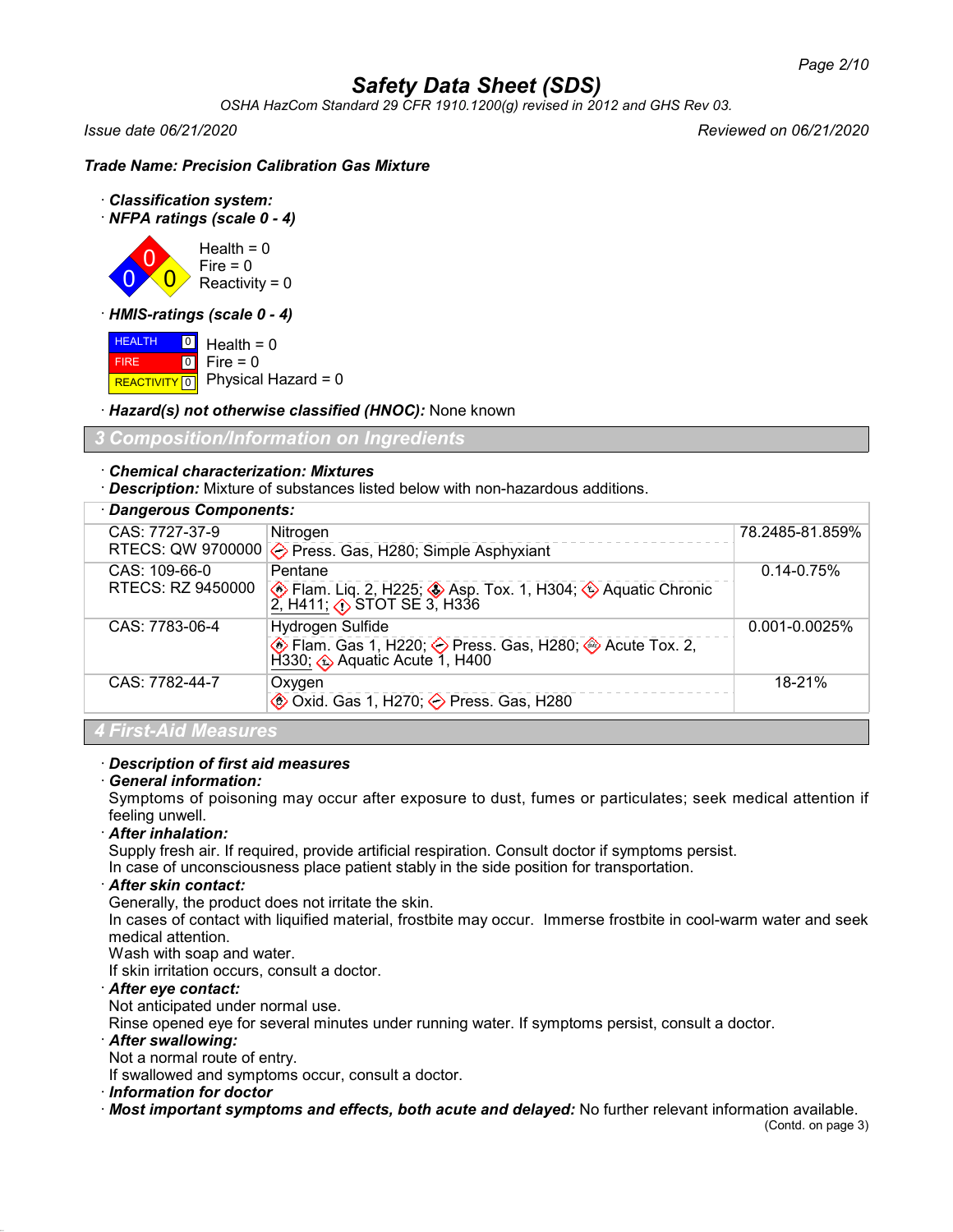*OSHA HazCom Standard 29 CFR 1910.1200(g) revised in 2012 and GHS Rev 03.*

### *Trade Name: Precision Calibration Gas Mixture*

### · *Indication of any immediate medical attention and special treatment needed:*

No further relevant information available.

### \* *5 Fire-Fighting Measures*

#### · *Extinguishing media*

· *Suitable extinguishing agents:*

Use fire fighting measures that suit the environment.

Use water spray to cool fire-exposed containers.

- · *For safety reasons unsuitable extinguishing agents:* No further relevant information.
- · *Special hazards arising from the substance or mixture:*

Closed containers may explode when exposed to extreme heat.

If incinerated, product will releaset the following toxic fumes: Oxides of Carbon, Nitrogen (NOx) and Sulfur.

· *Advice for firefighters*

This gas mixture is not flammable; however, containers, when involved in fire, may rupture or burst in the heat of the fire. Firefighters should be aware of the presence of Hydrogen Sulfide in this gas mixture, which can cause significant health effects.

· *Special protective equipment for firefighters:*

As in any fire, wear self-contained breathing apparatus pressure-demand (NIOSH approved or equivalent) and full protective gear to prevent contact with skin and eyes.

*6 Accidental Release Measures*

· *Personal precautions, protective equipment and emergency procedures:*

Treat any fumes as toxic.

Ensure adequate ventilation.

Keep people at a distance and stay upwind.

In a confined area, NIOSH approved respiratory protection may be required.

· *Environmental precautions:* Inform authorities in case of gas release.

· *Methods and material for containment and cleaning up:*

Dispose of contaminated material as waste according to section 13.

Ensure adequate ventilation.

Dispose of the collected material according to regulations.

· *Reference to other sections:*

See Section 7 for information on safe handling.

See Section 8 for information on personal protection equipment.

See Section 13 for disposal information.

#### *7 Handling and Storage*

#### · *Handling*

· *Precautions for safe handling:*

Ensure good ventilation/exhaustion at the workplace.

Open and handle receptacle with care.

· *Information about protection against explosions and fires:*

Pressurized container: protect from sunlight and do not expose to temperatures exceeding 50°C, i.e. electric lights. Do not pierce or burn, even after use.

Keep protective respiratory device available.

Do not cut, grind or weld on container that contains or contained product.

Do not spray on a naked flame or any incandescent material.

#### · *Conditions for safe storage, including any incompatibilities*

Store away from strong oxidizing agents, strong bases, phosphorous, organic materials and powdered metals and Zinc.

(Contd. on page 4)

*Issue date 06/21/2020 Reviewed on 06/21/2020*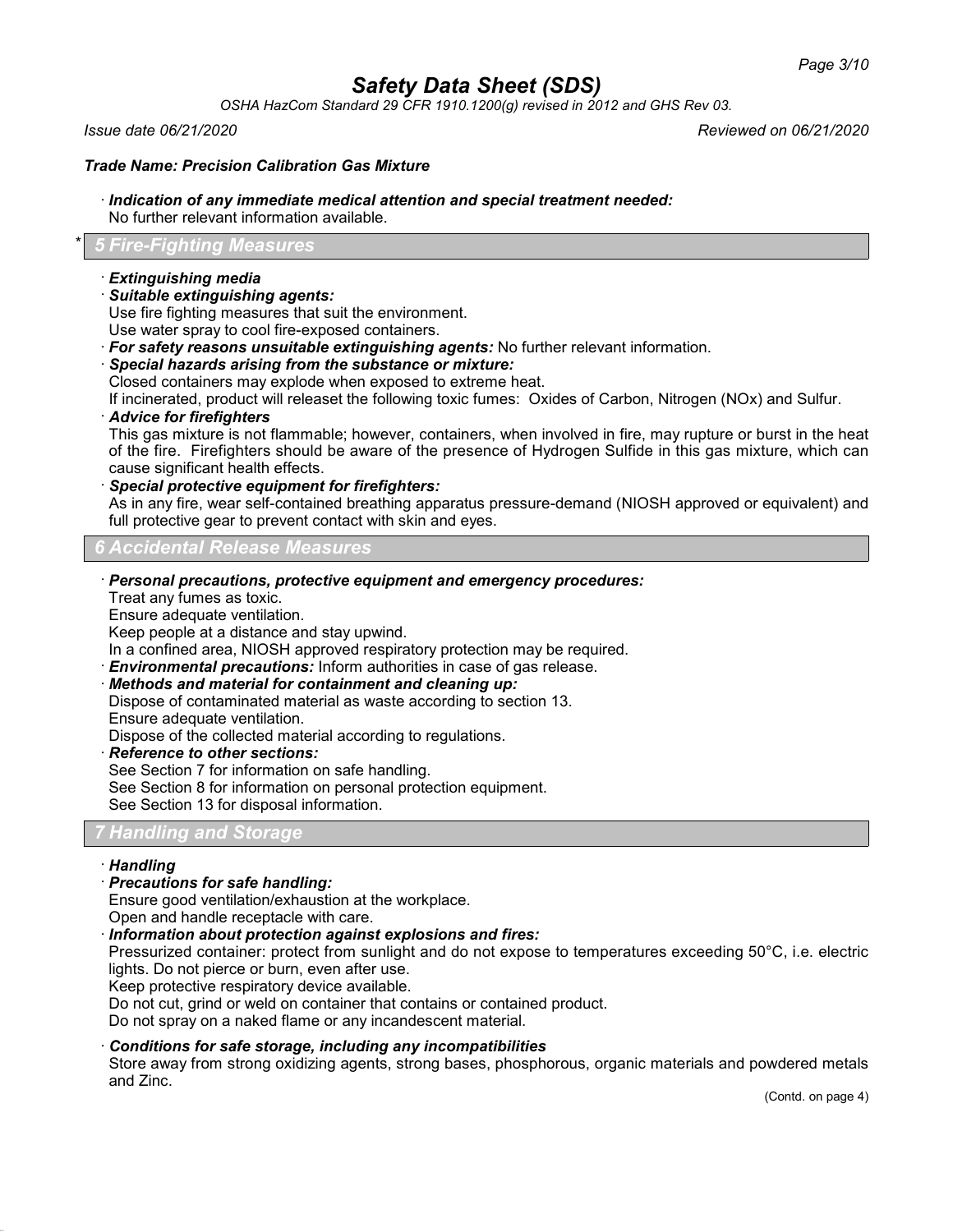*OSHA HazCom Standard 29 CFR 1910.1200(g) revised in 2012 and GHS Rev 03.*

#### *Issue date 06/21/2020 Reviewed on 06/21/2020*

#### *Trade Name: Precision Calibration Gas Mixture*

#### · *Storage*

#### · *Requirements to be met by storerooms and receptacles:*

Store in a cool location.

Cylinders should be firmly secured to prevent falling or being knocked over. Cylinders must be protected from the environment, and preferably kept at room temperature. Cylinders should be stored in dry, well-ventilated areas, away from sources of heat, ignition, and direct sunlight. Protect cylinders against physical damage. Full and empty cylinders should be segregated. Use a "first-on, first-out" inventory system to prevent full containers from being stored for long periods of time.

· *Information about storage in one common storage facility:* Not required.

· *Further information about storage conditions:*

Keep receptacle tightly sealed.

Store in cool, dry conditions in well sealed receptacles.

Specific end use(s): No further relevant information available.

### *8 Exposure Controls/Personal Protection*

· *Additional information about design of technical systems:* No further data; see section 7.

#### · *Control parameters:*

All ventilation should be designed in accordance with OSHA standard (29 CFR 1910.94). Use mechanical (general) ventilation for storage areas. Use appropriate ventilation as required to keep Exposure Limits in Air below TLV & PEL limits.

| Components with occupational exposure limits:                                                                                |  |  |  |  |
|------------------------------------------------------------------------------------------------------------------------------|--|--|--|--|
| 7727-37-9 Nitrogen                                                                                                           |  |  |  |  |
| TLV withdrawn TLV, see App. F; simple asphyxiant                                                                             |  |  |  |  |
| 7783-06-4 Hydrogen Sulfide                                                                                                   |  |  |  |  |
| Ceiling limit value: 20; 50* ppm<br>PEL I<br>*10-min peak; once per 8-hr shift                                               |  |  |  |  |
| REL Ceiling limit value: $15^*$ mg/m <sup>3</sup> , $10^*$ ppm<br>$*$ 10-min                                                 |  |  |  |  |
| TLV Short-term value: 7 mg/m <sup>3</sup> , 5 ppm<br>Long-term value: 1.4 mg/m <sup>3</sup> , 1 ppm                          |  |  |  |  |
| 109-66-0 Pentane                                                                                                             |  |  |  |  |
| PEL Long-term value: $2950$ mg/m <sup>3</sup> , 1000 ppm                                                                     |  |  |  |  |
| REL Long-term value: $350 \text{ mg/m}^3$ , 120 ppm<br>Ceiling limit value: 1800* mg/m <sup>3</sup> , 610* ppm<br>$*$ 15-min |  |  |  |  |
| TLV Long-term value: $2950$ mg/m <sup>3</sup> , 1000 ppm                                                                     |  |  |  |  |
| Additional information: The lists that were valid during the creation of this SDS were used as basis.                        |  |  |  |  |

#### · *Exposure controls:*

· *Personal protective equipment*

· *General protective and hygienic measures:* Keep away from foodstuffs, beverages and feed. Immediately remove all soiled and contaminated clothing and wash before reuse. Avoid contact with the eyes and skin. Wash hands before breaks and at the end of work.

(Contd. on page 5)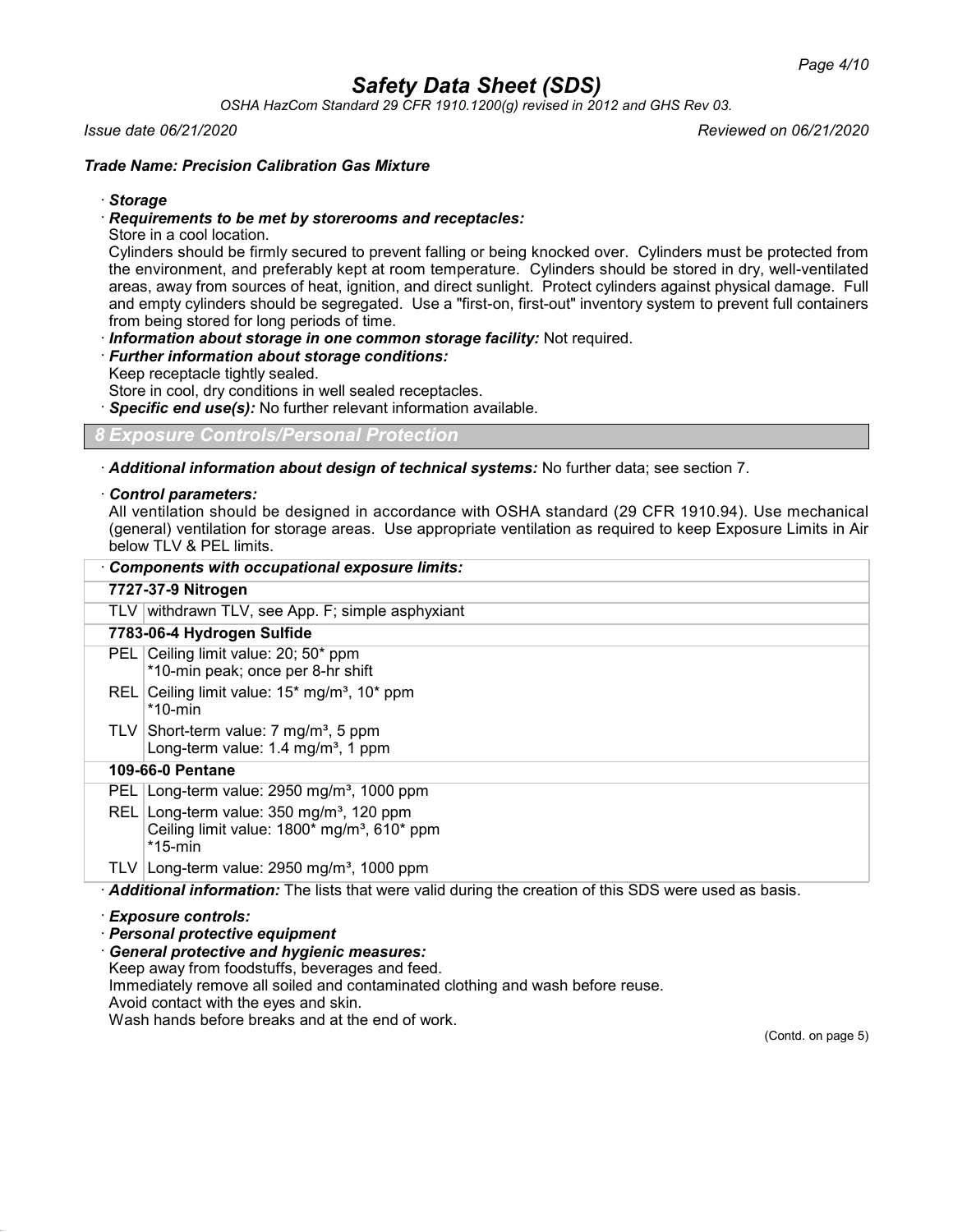*OSHA HazCom Standard 29 CFR 1910.1200(g) revised in 2012 and GHS Rev 03.*

*Issue date 06/21/2020 Reviewed on 06/21/2020*

## *Trade Name: Precision Calibration Gas Mixture*

### · *Breathing equipment:*



Suitable respiratory protective device recommended.

### · *Protection of hands:*



Protective gloves

The glove material has to be impermeable and resistant to the product/ the substance/ the preparation.

Due to missing tests no recommendation to the glove material can be given for the product/ the preparation/ the chemical mixture.

Select glove material based on penetration times, rates of diffusion and degradation.

#### · *Material of gloves:*

The selection of the suitable gloves does not only depend on the material, but also on further marks of quality and varies from manufacturer to manufacturer. As the product is a preparation of several substances, the resistance of the glove material cannot be calculated in advance and has therefore to be checked prior to the application.

### · *Penetration time of glove material:*

The exact break-through time has to be determined and observed by the manufacturer of the protective gloves.

### · *Eye protection:*



Tightly sealed goggles

#### · *Body protection:*



Protective work clothing

## *9 Physical and Chemical Properties*

|  |  |  |  |  | · Information on basic physical and chemical properties |  |
|--|--|--|--|--|---------------------------------------------------------|--|
|  |  |  |  |  |                                                         |  |

· *General Information*

| · Appearance:   |                  |
|-----------------|------------------|
| Form:           | Gaseous          |
| Color:          | Clear, colorless |
| · Odor:         | Rotten           |
| Odor threshold: | Not determined.  |
| · pH-value:     | Not available    |

| Form:<br>Color:<br>· Odor:<br>Odor threshold:                                                     | Gaseous<br>Clear, colorless<br>Rotten<br>Not determined. |
|---------------------------------------------------------------------------------------------------|----------------------------------------------------------|
| · pH-value:                                                                                       | Not available                                            |
| Change in condition<br><b>Melting point/Melting range:</b><br><b>Boiling point/Boiling range:</b> | Not determined.<br>Not determined.                       |
| · Flash point:                                                                                    | None                                                     |
| · Flammability (solid, gaseous):                                                                  | Not determined.                                          |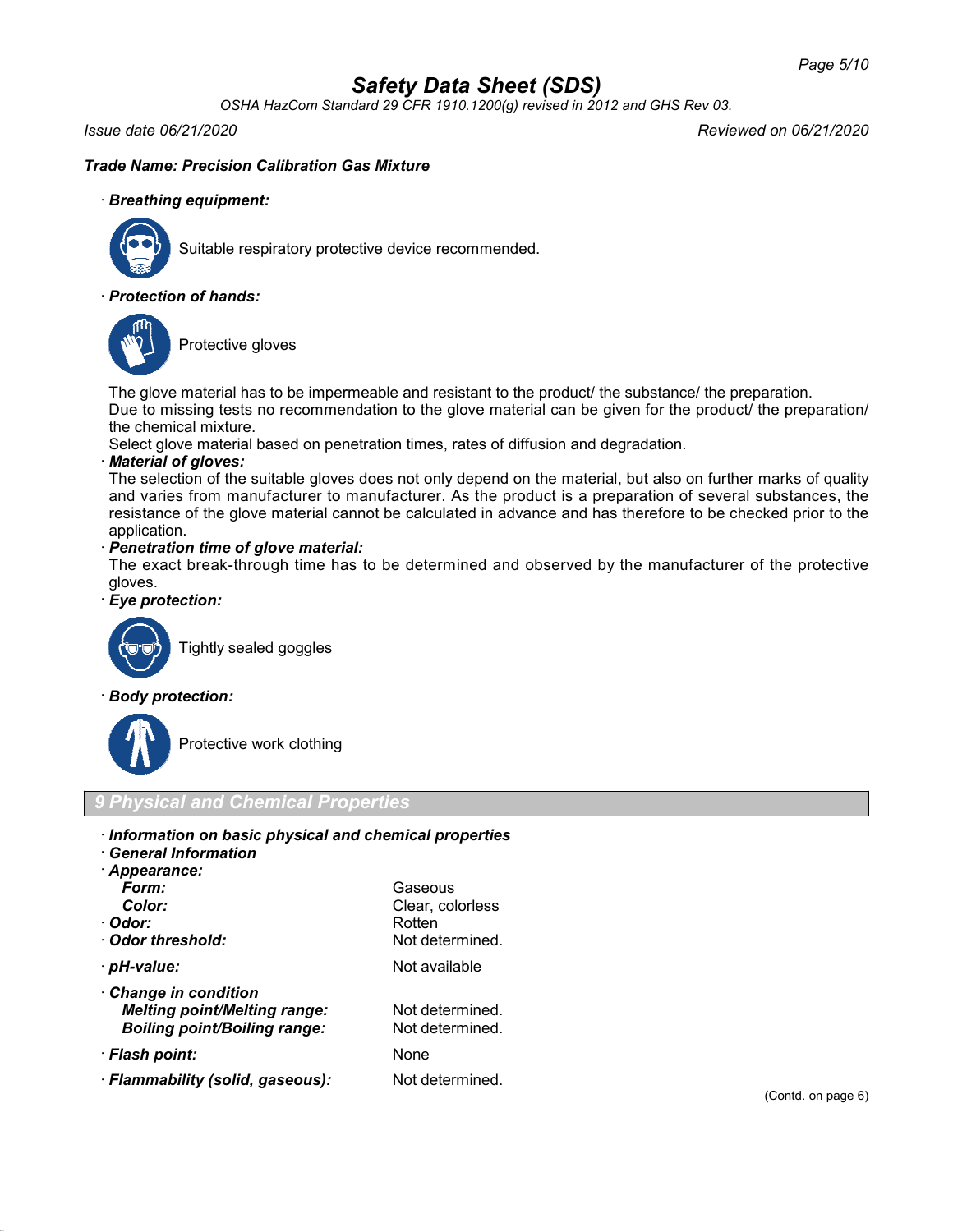*OSHA HazCom Standard 29 CFR 1910.1200(g) revised in 2012 and GHS Rev 03.*

*Issue date 06/21/2020 Reviewed on 06/21/2020*

### *Trade Name: Precision Calibration Gas Mixture*

| · Decomposition temperature:                                                         | Not determined.                                                                  |  |  |  |  |
|--------------------------------------------------------------------------------------|----------------------------------------------------------------------------------|--|--|--|--|
| · Auto igniting:                                                                     | Product is not self-igniting.                                                    |  |  |  |  |
| $\cdot$ Danger of explosion:                                                         | Not determined.                                                                  |  |  |  |  |
| · Explosion limits:<br>Lower:<br><b>Upper:</b>                                       | Not determined.<br>Not determined.                                               |  |  |  |  |
| · Vapor pressure:                                                                    | Not determined.                                                                  |  |  |  |  |
| · Density:<br><b>Relative density:</b><br>Vapor density:<br><b>Evaporation rate:</b> | Not determined.<br>Not determined.<br>Not applicable.                            |  |  |  |  |
| · Solubility in / Miscibility with:<br>Water:                                        | Not miscible or difficult to mix.                                                |  |  |  |  |
| · <b>Partition coefficient (n-octanol/water):</b> Not determined.                    |                                                                                  |  |  |  |  |
| · Viscosity:<br>Dynamic:<br><b>Kinematic:</b><br>Other information:                  | Not determined.<br>Not determined.<br>No further relevant information available. |  |  |  |  |
| 10 Stability and Reactivity                                                          |                                                                                  |  |  |  |  |

· *Reactivity:* No further relevant information available.

- · *Chemical stability:* Stable under normal conditions.
- · *Thermal decomposition / conditions to be avoided:* No decomposition if used according to specifications.
- · *Possibility of hazardous reactions:* No dangerous reactions known.
- · *Conditions to avoid:* No further relevant information available.

· *Incompatible materials:*

- Strong oxidizing agents, strong bases, phosphorous, organic materials and powdered metals and Zinc.
- · *Hazardous decomposition products:* Carbon Oxides, Nitrogen Oxides (NOx) and Sulfur Oxides.

*11 Toxicological Information*

## · *Information on toxicological effects:*

· *Acute toxicity:*

| · LD/LC50 values that are relevant for classification: |                            |                                       |  |  |  |  |  |
|--------------------------------------------------------|----------------------------|---------------------------------------|--|--|--|--|--|
|                                                        | <b>109-66-0 Pentane</b>    |                                       |  |  |  |  |  |
| Oral                                                   | LD <sub>50</sub>           | 5000 mg/kg (Mouse)                    |  |  |  |  |  |
| Dermal                                                 | LD50                       | 3000 mg/kg (Rabbit)                   |  |  |  |  |  |
| Inhalative $\lfloor$ LC50/4 h                          |                            | 364 mg/l (Rat)                        |  |  |  |  |  |
|                                                        | 7783-06-4 Hydrogen Sulfide |                                       |  |  |  |  |  |
|                                                        | Inhalative   LC50/4 h      | 634 mg/l (Mouse)                      |  |  |  |  |  |
|                                                        |                            | 444 mg/l (Rat)                        |  |  |  |  |  |
|                                                        |                            | LC50/96 hours 0.016 mg/l (Pimephales) |  |  |  |  |  |
| · Primary irritant effect:                             |                            |                                       |  |  |  |  |  |

· *On the skin:* No irritating effect.

· *On the eye:* No irritating effect.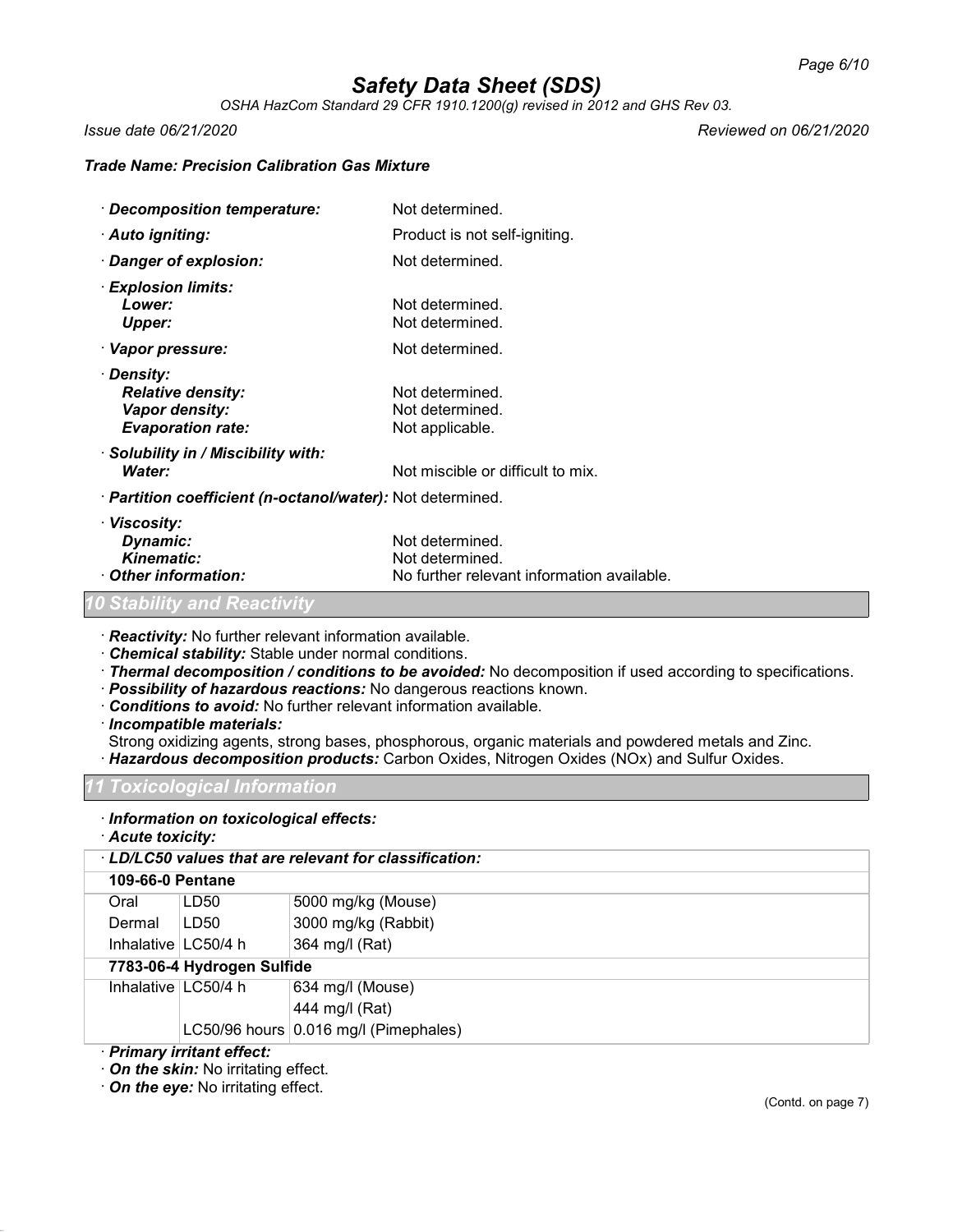*OSHA HazCom Standard 29 CFR 1910.1200(g) revised in 2012 and GHS Rev 03.*

*Issue date 06/21/2020 Reviewed on 06/21/2020*

### *Trade Name: Precision Calibration Gas Mixture*

#### · *Additional toxicological information:*

- · *Carcinogenic categories:*
- · *IARC (International Agency for Research on Cancer):*
- Group 1 Carcinogenic to humans

Group 2A - Probably carcinogenic to humans

Group 2B - Possibly carcinogenic to humans

- Group 3 Not classifiable as to its carcinogenicity to humans
- Group 4 Probably not carcinogenic to humans

None of the ingredients are listed.

#### · *NTP (National Toxicology Program):*

None of the ingredients are listed.

#### · *OSHA-Ca (Occupational Safety & Health Administration):*

None of the ingredients are listed.

*12 Ecological Information*

· *Toxicity:* The hazards for the aquatic environment are unknown.

· *Aquatic toxicity:*

**109-66-0 Pentane**

EC50 9.74 mg/l (Water flea)

- · *Persistence and degradability:* No further relevant information available.
- · *Behavior in environmental systems:*
- · *Bioaccumulative potential:* No further relevant information available.
- · *Mobility in soil:* No further relevant information available.
- · *Additional ecological information:*
- · *General notes:* Not known to be hazardous to water.
- · *Results of PBT and vPvB assessment:*
- · *PBT:* Not applicable.
- · *vPvB:* Not applicable.
- · *Other adverse effects:* No further relevant information available.

*13 Disposal Considerations*

## · *Waste treatment methods*

#### · *Recommendation:*

Release all residual gas pressure in a well ventilated area. Verify the cylinder is completely empty (0 PSIG). Remove or cover any hazard labels. Return empty cylinder for recycling.

NOTE: Check with the local easte authority before placing any gas cylinder into waste container for pickup. GASCO encourages the consumer to return all cylinders.

· *Waste disposal key:* The U.S. EPA has not published waste disposal numbers for this product's components.

· *Uncleaned packaging*

· *Recommendation:* Return cylinder and unused product to supplier.

#### *14 Transport Information*

- · *UN-Number:* · *DOT, ADR/ADN, IMDG, IATA* UN1956
- · *UN proper shipping name:*
- 
- 
- 

**DOT** Compressed gas, n.o.s.<br>**ADR/ADN** COMPRESSED COMPRESSED OF SADR/ADN · *ADR/ADN* UN1956 Compressed gas, n.o.s. · *IMDG, IATA* COMPRESSED GAS, N.O.S.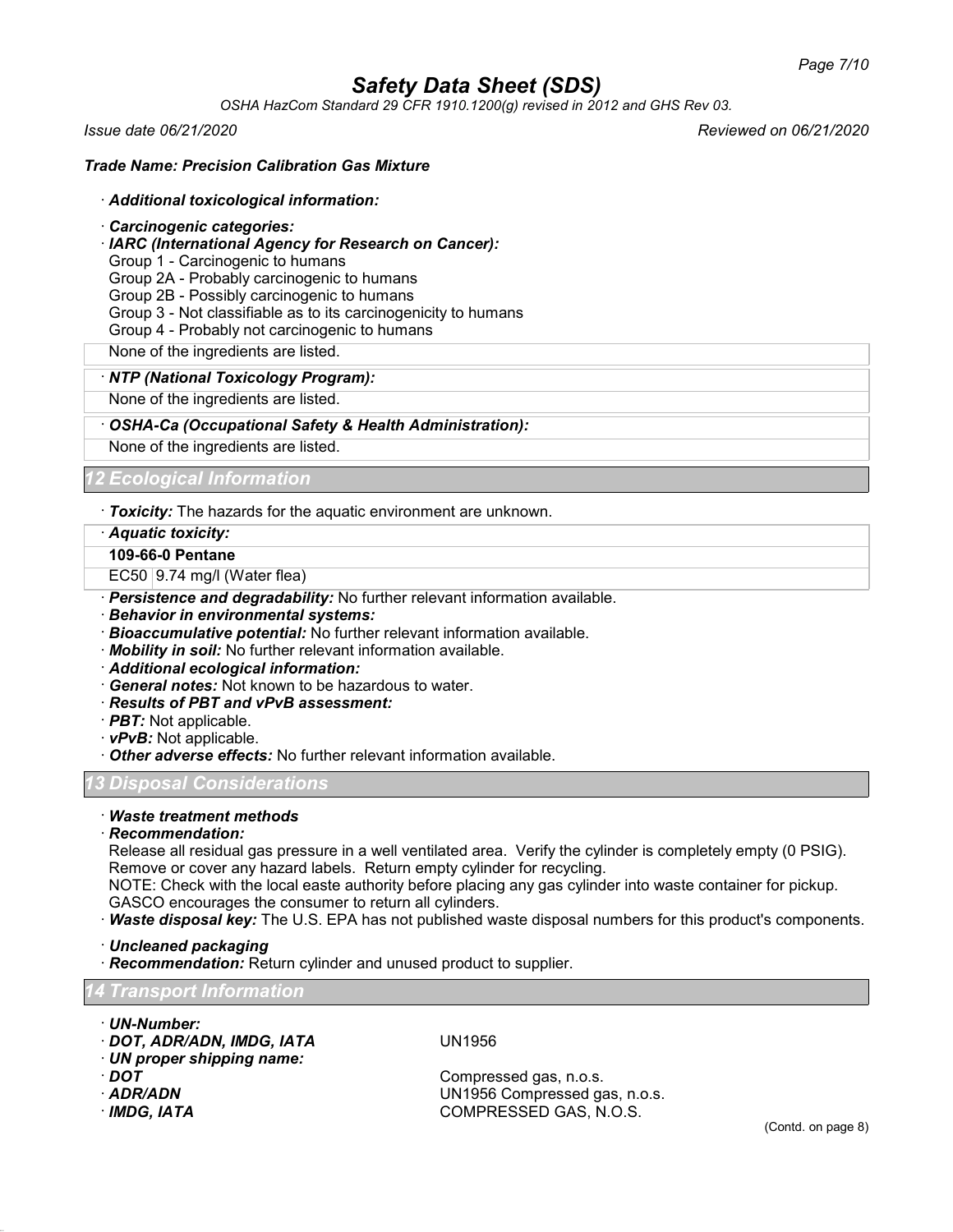*OSHA HazCom Standard 29 CFR 1910.1200(g) revised in 2012 and GHS Rev 03.*

*Issue date 06/21/2020 Reviewed on 06/21/2020*

| <b>Trade Name: Precision Calibration Gas Mixture</b>                                                                                                                                                                                                                                 |                                                                                                                            |                    |
|--------------------------------------------------------------------------------------------------------------------------------------------------------------------------------------------------------------------------------------------------------------------------------------|----------------------------------------------------------------------------------------------------------------------------|--------------------|
| · Transport hazard class(es):                                                                                                                                                                                                                                                        |                                                                                                                            |                    |
| $\cdot$ DOT                                                                                                                                                                                                                                                                          |                                                                                                                            |                    |
|                                                                                                                                                                                                                                                                                      |                                                                                                                            |                    |
| · Class:<br>· Label:                                                                                                                                                                                                                                                                 | 2.2<br>2.2                                                                                                                 |                    |
| · ADR/ADN                                                                                                                                                                                                                                                                            |                                                                                                                            |                    |
| · Class:<br>· Label:                                                                                                                                                                                                                                                                 | 2.21A<br>2.2                                                                                                               |                    |
| · IMDG, IATA                                                                                                                                                                                                                                                                         |                                                                                                                            |                    |
| · Class:                                                                                                                                                                                                                                                                             | 2.2                                                                                                                        |                    |
| · Label:<br>· Packing group:<br>· DOT, ADR/ADN, IMDG, IATA<br>· Environmental hazards:<br>· Special precautions for user:<br>· Hazard identification number (Kemler code): 20<br>· EMS Number:<br>Transport in bulk according to Annex II of<br><b>MARPOL73/78 and the IBC Code:</b> | 2.2<br>Non-Regulated Material<br>Not applicable.<br>Not applicable.<br>$F-C, S-V$<br>Not applicable.                       |                    |
| · Transport/Additional information:                                                                                                                                                                                                                                                  |                                                                                                                            |                    |
| $\cdot$ DOT<br>· Quantity limitations:                                                                                                                                                                                                                                               | On passenger aircraft/rail: 75 kg<br>On cargo aircraft only: 150 kg                                                        |                    |
| · ADR/ADN<br>· Excepted quantities (EQ):                                                                                                                                                                                                                                             | Code: E1<br>Maximum net quantity per inner packaging: 30 ml<br>Maximum net quantity per outer packaging: 1000 ml           |                    |
| $\cdot$ IMDG<br>· Limited quantities (LQ):<br>· Excepted quantities (EQ):                                                                                                                                                                                                            | 120 ml<br>Code: E1<br>Maximum net quantity per inner packaging: 30 ml<br>Maximum net quantity per outer packaging: 1000 ml |                    |
| · UN "Model Regulation":                                                                                                                                                                                                                                                             | UN1956, Compressed gas, n.o.s., 2.2                                                                                        | (Contd. on page 9) |
|                                                                                                                                                                                                                                                                                      |                                                                                                                            |                    |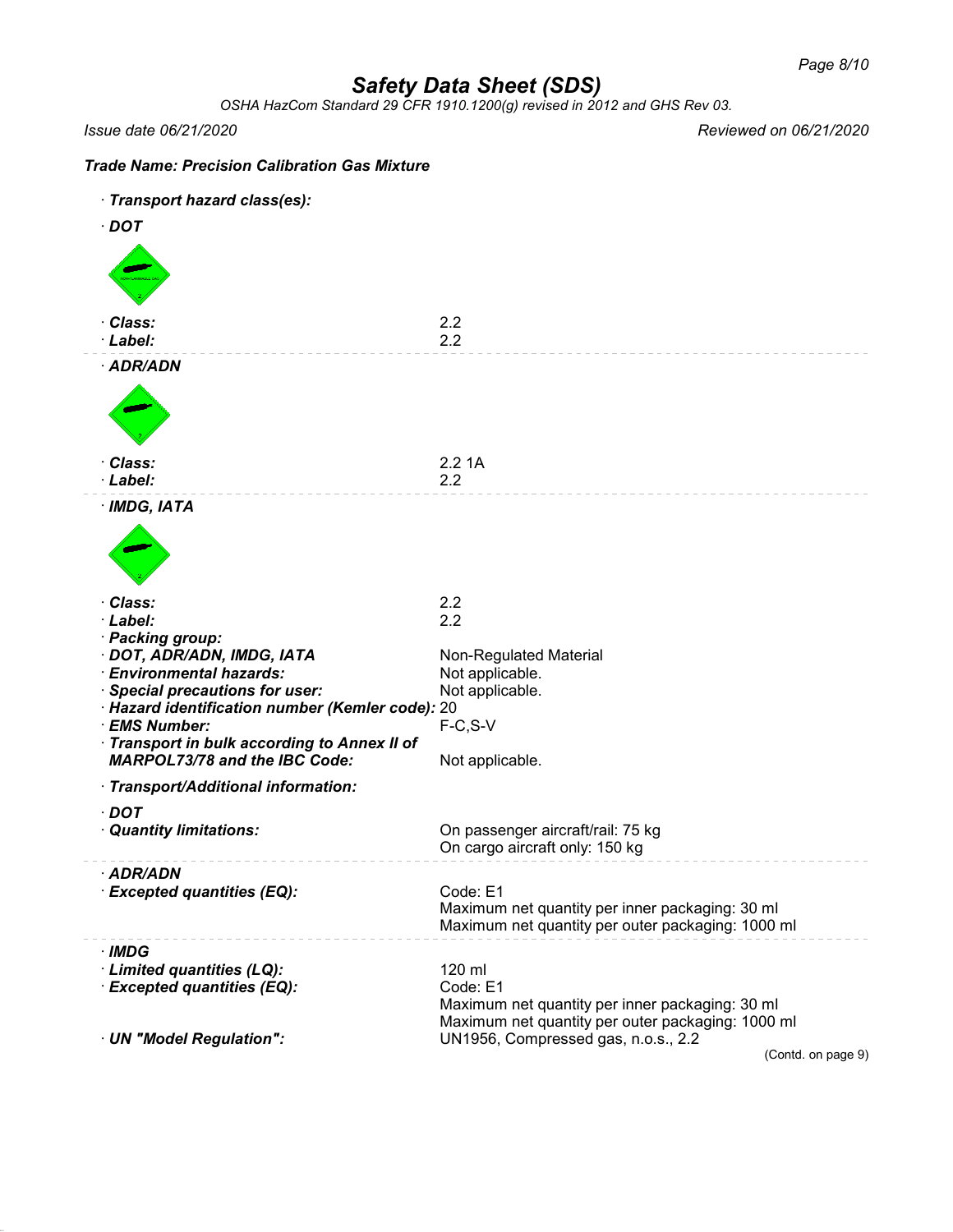*OSHA HazCom Standard 29 CFR 1910.1200(g) revised in 2012 and GHS Rev 03.*

*Issue date 06/21/2020 Reviewed on 06/21/2020*

*Trade Name: Precision Calibration Gas Mixture*

| <b>15 Regulatory Information</b> |  |  |
|----------------------------------|--|--|
|                                  |  |  |
|                                  |  |  |
|                                  |  |  |

- · *Safety, health and environmental regulations/legislation specific for the substance or mixture:* · *SARA (Superfund Amendments and Reauthorization):*
- · *Section 355 (extremely hazardous substances):*

7783-06-4 Hydrogen Sulfide

· *Section 313 (Specific toxic chemical listings):*

7783-06-4 Hydrogen Sulfide

· *TSCA (Toxic Substances Control Act):*

7727-37-9 Nitrogen

7782-44-7 Oxygen

109-66-0 Pentane

7783-06-4 Hydrogen Sulfide

· *California Proposition 65:*

· *Chemicals known to cause cancer:*

None of the ingredients are listed.

· *Chemicals known to cause reproductive toxicity for females:*

None of the ingredients are listed.

· *Chemicals known to cause reproductive toxicity for males:*

None of the ingredients are listed.

· *Chemicals known to cause developmental toxicity:*

None of the ingredients are listed.

#### · *Carcinogenic categories:*

· *EPA (Environmental Protection Agency):*

7783-06-4 Hydrogen Sulfide I

### · *TLV (Threshold Limit Value established by ACGIH):*

None of the ingredients are listed.

· *NIOSH-Ca (National Institute for Occupational Safety and Health):*

None of the ingredients are listed.

· *GHS label elements*

The product is classified and labeled according to the Globally Harmonized System (GHS). · *Hazard pictograms:*



#### · *Signal word:* Warning

#### · *Hazard statements:*

H280 Contains gas under pressure; may explode if heated.

H332 Harmful if inhaled.

· *Precautionary statements:*

P261 Avoid breathing dust/fume/gas/mist/vapors/spray.<br>P271 Use only outdoors or in a well-ventilated area.

Use only outdoors or in a well-ventilated area.

P304+P340 IF INHALED: Remove person to fresh air and keep comfortable for breathing.

P312 Call a poison center/doctor if you feel unwell.